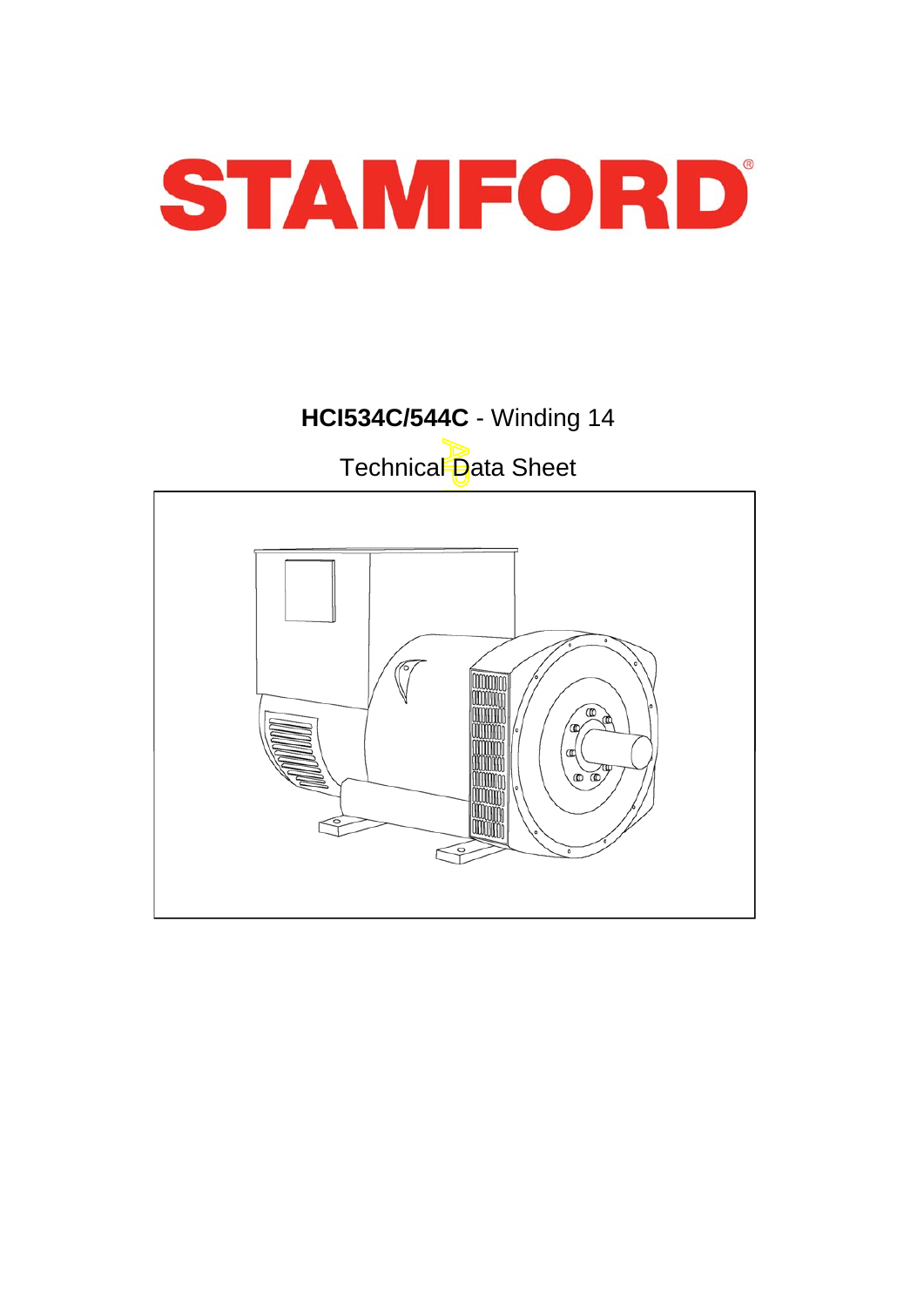

### **SPECIFICATIONS & OPTIONS**

#### **STANDARDS**

Stamford industrial generators meet the requirements of BS EN 60034 and the relevant section of other international standards such as BS5000, VDE 0530, NEMA MG1-32, IEC34, CSA C22.2-100, AS1359.

Other standards and certifications can be considered on request.

### **VOLTAGE REGULATORS**

#### **AS440 AVR - STANDARD**

With this self-excited system the main stator provides power via the Automatic Voltage Regulator (AVR) to the exciter stator. The high efficiency semi-conductors of the AVR ensure positive build-up from initial low levels of residual voltage.

The exciter rotor output is fed to the main rotor through a three-phase full-wave bridge rectifier. The rectifier is protected by a surge suppressor against surges caused, for example, by short circuit or out-of-phase paralleling.

The AS440 will support a range of electronic accessories, including a 'droop' Current Transformer (CT) to permit parallel operation with other ac generators.

#### **MX341 AVR**

This sophisticated AVR is incorporated into the Stamford Permanent Magnet Generator (PMG) control system.

APPROVED DOCUMENT The PMG provides power via the AVR to the main exciter, giving a source of constant excitation power independent of generator output. The main exciter output is then fed to the main rotor, through a full wave bridge, protected by a surge suppressor. The AVR has in-built protection against sustained over -excitation, caused by internal or external faults. This de-excites the machine after a minimum of  $5<sup>1</sup>$ seconds.

An engine relief load acceptance feature can enable full load to be applied to the generator in a single step. If three-phase sensing is required with the PMG system

the MX321 AVR must be used.

We recommend three-phase sensing for applications with greatly unbalanced or highly non-linear loads.

#### **MX321 AVR**

The most sophisticated of all our AVRs combines all the features of the MX341 with, additionally, three-phase rms sensing, for improved regulation and performance. Over voltage protection is built-in and short circuit current level adjustments is an optional facility.

### **WINDINGS & ELECTRICAL PERFORMANCE**

All generator stators are wound to 2/3 pitch. This eliminates triplen (3rd, 9th, 15th …) harmonics on the voltage waveform and is found to be the optimum design for trouble-free supply of non-linear loads. The 2/3 pitch design avoids excessive neutral currents sometimes seen with higher winding pitches, when in parallel with the mains. A fully connected damper winding reduces oscillations during paralleling. This winding, with the 2/3 pitch and carefully selected pole and tooth designs, ensures very low waveform distortion.

#### **TERMINALS & TERMINAL BOX**

Standard generators are 3-phase reconnectable with 12 ends brought out to the terminals, which are mounted on a cover at the non-drive end of the generator. A sheet steel terminal box contains the AVR and provides ample space for the customers' wiring and gland arrangements. It has removable panels for easy access.

### **SHAFT & KEYS**

All generator rotors are dynamically balanced to better than BS6861:Part 1 Grade 2.5 for minimum vibration in operation. Two bearing generators are balanced with a half key.

### **INSULATION/IMPREGNATION**

The insulation system is class 'H'.

All wound components are impregnated with materials and processes designed specifically to provide the high build required for static windings and the high mechanical strength required for rotating components.

### **QUALITY ASSURANCE**

Generators are manufactured using production procedures having a quality assurance level to BS EN ISO 9001.

The stated voltage regulation may not be maintained in the presence of certain radio transmitted signals. Any chan ge in performance will fall within the limits of Criteria 'B' of EN 61000-6-2:2001. At no time will the steady-state voltage regulation exceed 2%.

### **DE RATES**

All values tabulated on page 7 are subject to the following reductions

5% when air inlet filters are fitted.

3% for every 500 metres by which the operating altitude exceeds 1000 metres above mean sea level.

3% for every 5 C by which the operational ambient temperature exceeds 40 C.

Note: Requirement for operating in an ambient exceeding 60 C must be referred to the factory.

*NB Continuous development of our products entitles us to change specification details without notice, therefore they must not be regarded as binding.*

*Front cover drawing typical of product range.*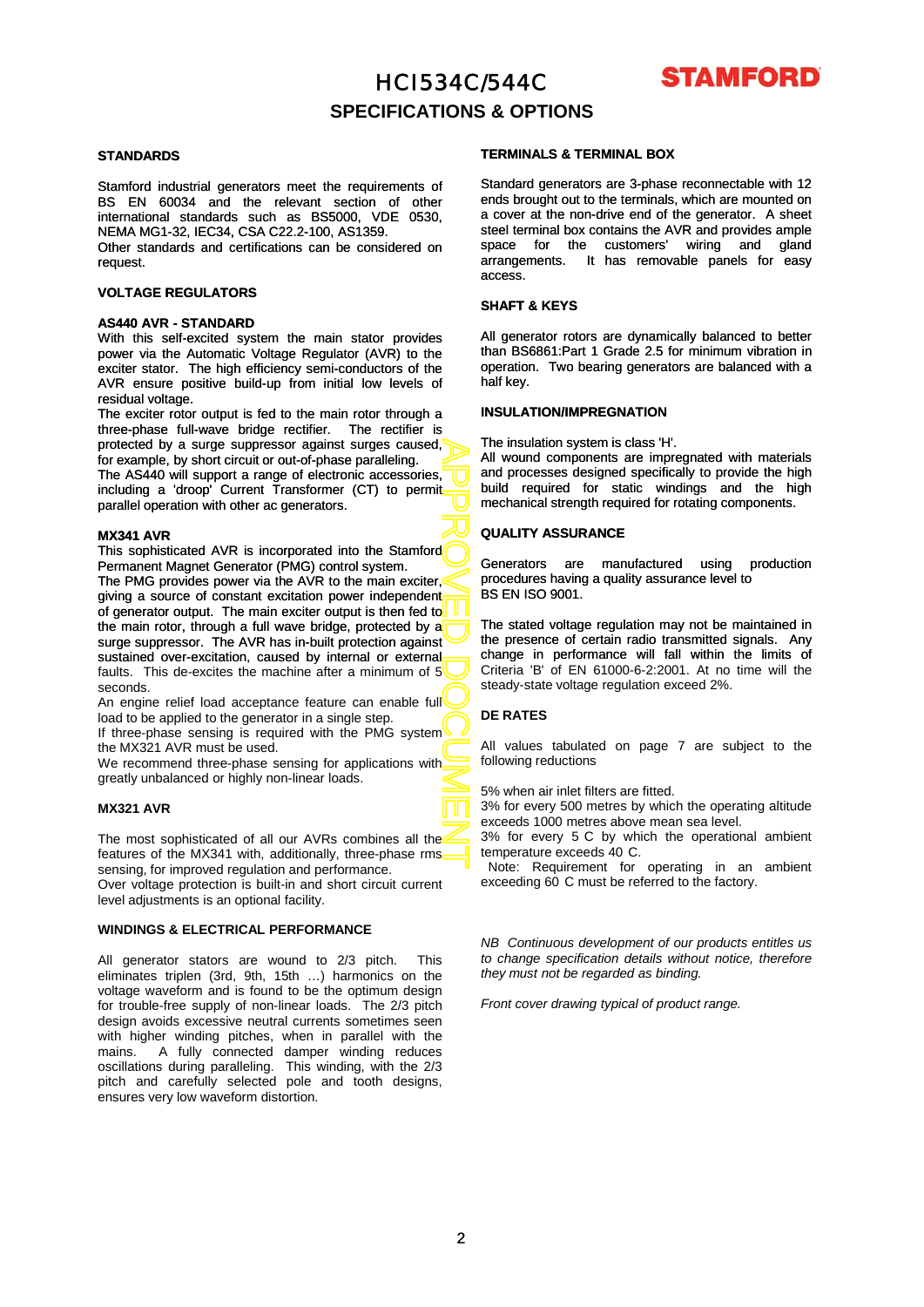

### **WINDING 14**

| <b>CONTROL SYSTEM</b>                                 | SEPARATELY EXCITED BY P.M.G.                                                         |                   |                                                     |      |           |  |  |  |  |
|-------------------------------------------------------|--------------------------------------------------------------------------------------|-------------------|-----------------------------------------------------|------|-----------|--|--|--|--|
| A.V.R.                                                | MX341<br>MX321                                                                       |                   |                                                     |      |           |  |  |  |  |
| <b>VOLTAGE REGULATION</b>                             | ± 1%<br>± 0.5%<br>With 4% ENGINE GOVERNING                                           |                   |                                                     |      |           |  |  |  |  |
| <b>SUSTAINED SHORT CIRCUIT</b>                        | REFER TO SHORT CIRCUIT DECREMENT CURVES (page 6)                                     |                   |                                                     |      |           |  |  |  |  |
| <b>CONTROL SYSTEM</b>                                 | <b>SELF EXCITED</b>                                                                  |                   |                                                     |      |           |  |  |  |  |
| A.V.R.                                                | SX440<br>SX421                                                                       |                   |                                                     |      |           |  |  |  |  |
| <b>VOLTAGE REGULATION</b>                             | ± 1.0%<br>± 0.5%<br>With 4% ENGINE GOVERNING                                         |                   |                                                     |      |           |  |  |  |  |
| SUSTAINED SHORT CIRCUIT                               | DOES NOT SUSTAIN A SHORT CIRCUIT CURRENT                                             |                   |                                                     |      |           |  |  |  |  |
| <b>INSULATION SYSTEM</b>                              | <b>CLASS H</b>                                                                       |                   |                                                     |      |           |  |  |  |  |
| <b>PROTECTION</b>                                     |                                                                                      | IP <sub>23</sub>  |                                                     |      |           |  |  |  |  |
| <b>RATED POWER FACTOR</b>                             |                                                                                      |                   | 0.8                                                 |      |           |  |  |  |  |
| <b>STATOR WINDING</b>                                 |                                                                                      |                   | DOUBLE LAYER LAP                                    |      |           |  |  |  |  |
| <b>WINDING PITCH</b>                                  |                                                                                      |                   | <b>TWO THIRDS</b>                                   |      |           |  |  |  |  |
| <b>WINDING LEADS</b>                                  |                                                                                      |                   | 12                                                  |      |           |  |  |  |  |
| <b>MAIN STATOR RESISTANCE</b>                         |                                                                                      |                   | 0.0052 Ohms PER PHASE AT 22°C STAR CONNECTED        |      |           |  |  |  |  |
| <b>MAIN ROTOR RESISTANCE</b>                          |                                                                                      | 1.55 Ohms at 22°C |                                                     |      |           |  |  |  |  |
| <b>EXCITER STATOR RESISTANCE</b>                      |                                                                                      | 17 Ohms at 22°C   |                                                     |      |           |  |  |  |  |
| <b>EXCITER ROTOR RESISTANCE</b>                       | 0.092 Ohms PER PHASE AT 22°C                                                         |                   |                                                     |      |           |  |  |  |  |
| <b>R.F.I. SUPPRESSION</b>                             | BS EN 61000-6-2 & BS EN 61000-6-4, VDE 0875G, VDE 0875N. refer to factory for others |                   |                                                     |      |           |  |  |  |  |
| <b>WAVEFORM DISTORTION</b>                            | NO LOAD < 1.5% NON-DISTORTING BALANCED LINEAR LOAD < 5.0%                            |                   |                                                     |      |           |  |  |  |  |
| <b>MAXIMUM OVERSPEED</b>                              | 2250 Rev/Min                                                                         |                   |                                                     |      |           |  |  |  |  |
| <b>BEARING DRIVE END</b>                              | u u u<br>BALL. 6220 (ISO)                                                            |                   |                                                     |      |           |  |  |  |  |
| <b>BEARING NON-DRIVE END</b>                          |                                                                                      | BALL. 6314 (ISO)  |                                                     |      |           |  |  |  |  |
|                                                       |                                                                                      | 1 BEARING         |                                                     |      | 2 BEARING |  |  |  |  |
| <b>WEIGHT COMP. GENERATOR</b>                         | 1275 kg<br>1263 kg                                                                   |                   |                                                     |      |           |  |  |  |  |
| <b>WEIGHT WOUND STATOR</b>                            | 584 kg<br>584 kg                                                                     |                   |                                                     |      |           |  |  |  |  |
| <b>WEIGHT WOUND ROTOR</b>                             | 502 kg<br>473 kg                                                                     |                   |                                                     |      |           |  |  |  |  |
| <b>WR<sup>2</sup> INERTIA</b>                         | 6.8928 kgm <sup>2</sup><br>6.6149 $kgm2$                                             |                   |                                                     |      |           |  |  |  |  |
| SHIPPING WEIGHTS in a crate                           | 1355 kg<br>1395 kg                                                                   |                   |                                                     |      |           |  |  |  |  |
| <b>PACKING CRATE SIZE</b>                             | 166 x 87 x 124(cm)<br>166 x 87 x 12 <mark>4(cm)</mark>                               |                   |                                                     |      |           |  |  |  |  |
| <b>TELEPHONE INTERFERENCE</b>                         | <b>THF&lt;2%</b><br>TIF <sub>50</sub>                                                |                   |                                                     |      |           |  |  |  |  |
| <b>COOLING AIR</b>                                    |                                                                                      |                   | 1.312 m <sup>3</sup> /sec 2780 cfm                  |      |           |  |  |  |  |
| <b>VOLTAGE STAR</b>                                   | 380                                                                                  |                   | 400                                                 |      | 416       |  |  |  |  |
| <b>KVA BASE RATING FOR</b><br><b>REACTANCE VALUES</b> | 500                                                                                  |                   | 500                                                 |      | 500       |  |  |  |  |
| Xd DIR. AXIS SYNCHRONOUS                              | 2.89                                                                                 |                   | 2.61                                                |      | 2.41      |  |  |  |  |
| X'd DIR. AXIS TRANSIENT                               | 0.14                                                                                 |                   | 0.13                                                |      | 0.12      |  |  |  |  |
| X"d DIR. AXIS SUBTRANSIENT                            | 0.10                                                                                 |                   | 0.09                                                |      | 0.08      |  |  |  |  |
| Xq QUAD. AXIS REACTANCE                               | 2.29                                                                                 |                   | 2.06                                                |      | 1.91      |  |  |  |  |
| X"q QUAD. AXIS SUBTRANSIENT                           | 0.25                                                                                 |                   | 0.23                                                |      | 0.21      |  |  |  |  |
| XL LEAKAGE REACTANCE                                  | 0.06                                                                                 |                   | 0.05                                                |      | 0.05      |  |  |  |  |
| X <sub>2</sub> NEGATIVE SEQUENCE                      | 0.17                                                                                 | 0.16              |                                                     | 0.14 |           |  |  |  |  |
| X <sub>0</sub> ZERO SEQUENCE                          | 0.08<br>0.07<br>0.06                                                                 |                   |                                                     |      |           |  |  |  |  |
| REACTANCES ARE SATURATED                              |                                                                                      |                   | VALUES ARE PER UNIT AT RATING AND VOLTAGE INDICATED |      |           |  |  |  |  |
| T'd TRANSIENT TIME CONST.                             |                                                                                      |                   | 0.08 <sub>S</sub>                                   |      |           |  |  |  |  |
| T"d SUB-TRANSTIME CONST.                              | 0.012s                                                                               |                   |                                                     |      |           |  |  |  |  |
| T'do O.C. FIELD TIME CONST.                           | 2s                                                                                   |                   |                                                     |      |           |  |  |  |  |
| Ta ARMATURE TIME CONST.<br>SHORT CIRCUIT RATIO        |                                                                                      |                   | 0.017s                                              |      |           |  |  |  |  |
|                                                       | 1/Xd                                                                                 |                   |                                                     |      |           |  |  |  |  |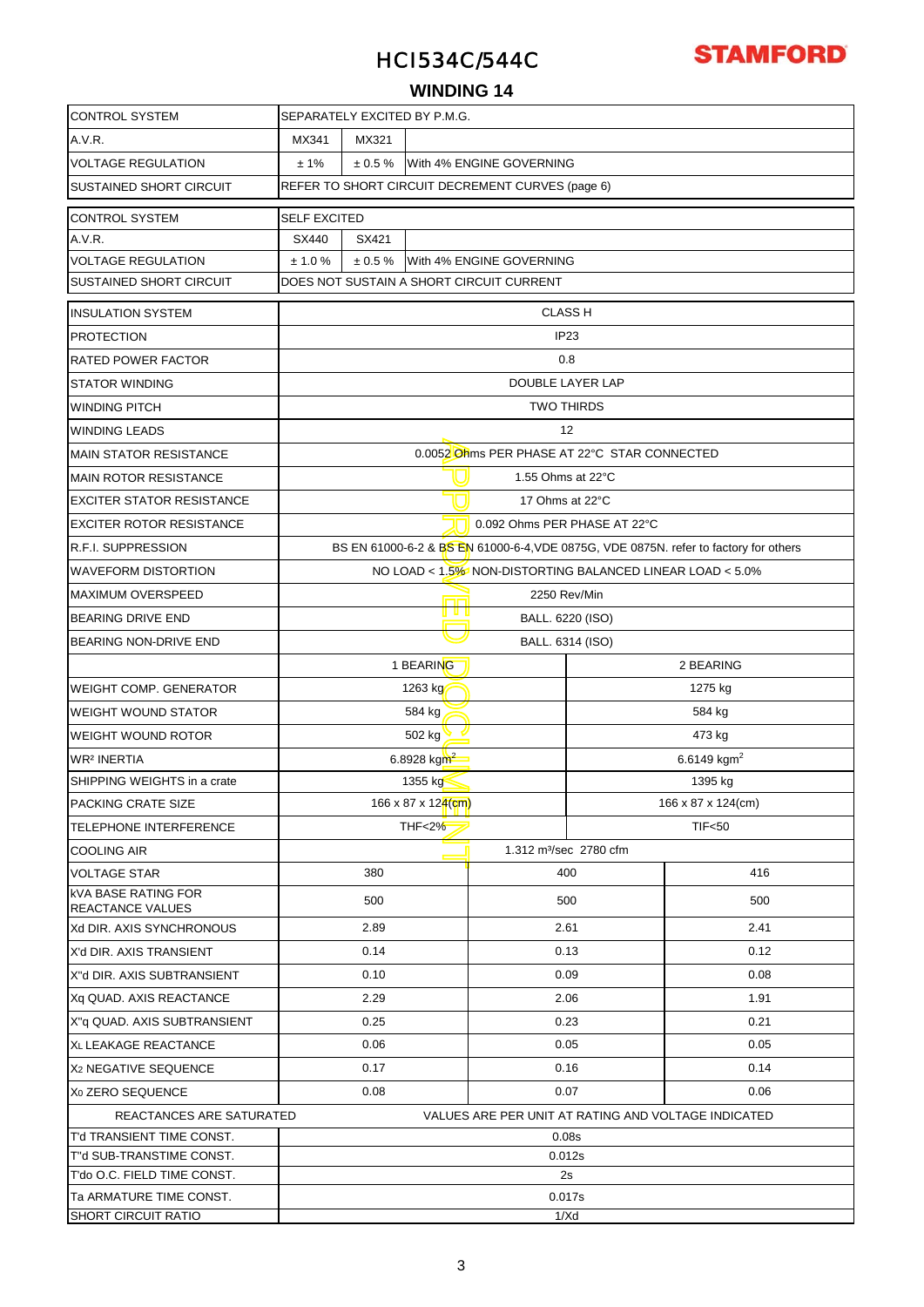

**Winding 14**

### **THREE PHASE EFFICIENCY CURVES**





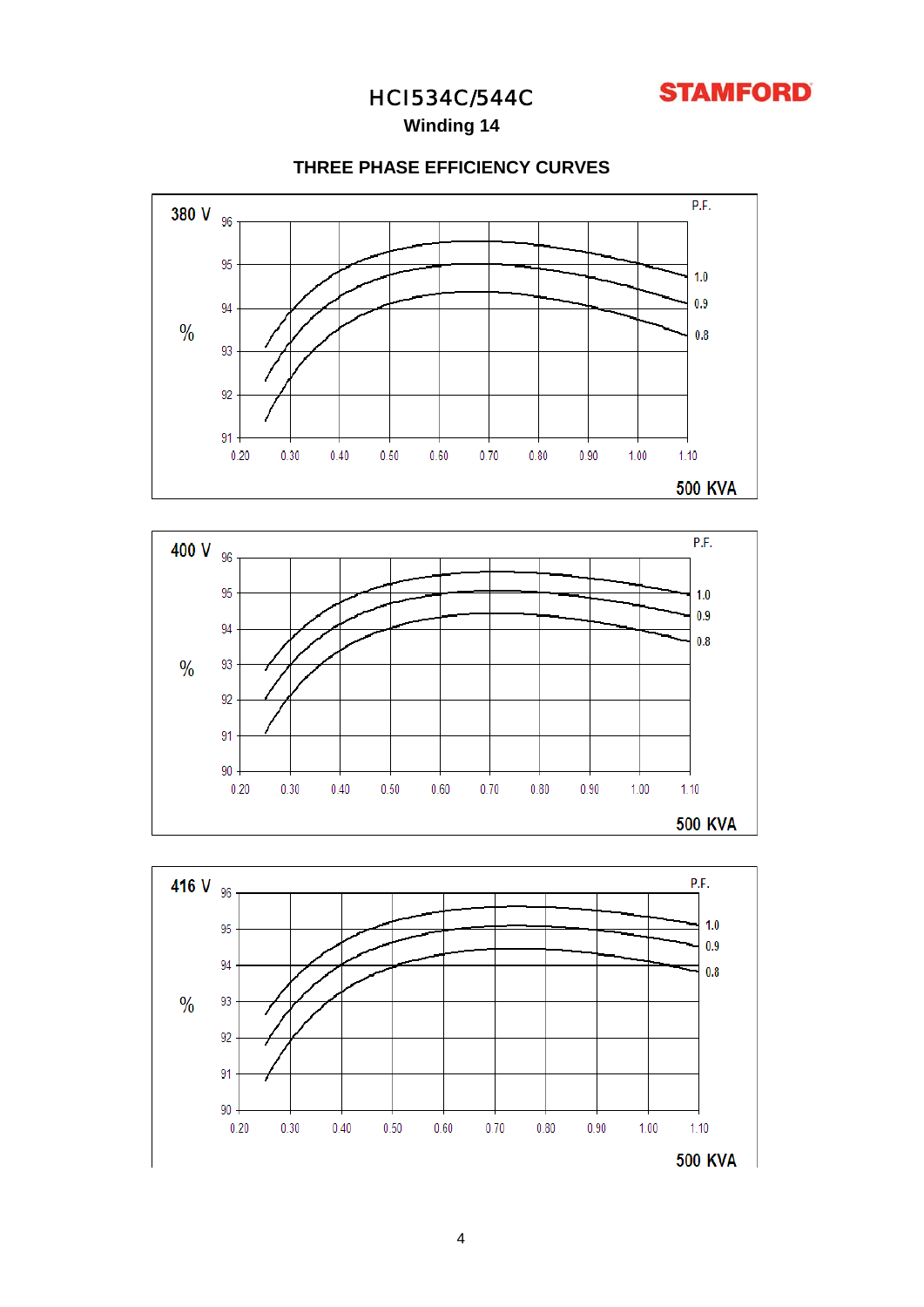**STAMFORD** 

HCI534C/544C

**Winding 14**



0 200 400 600 800 1000 1200 1400 1600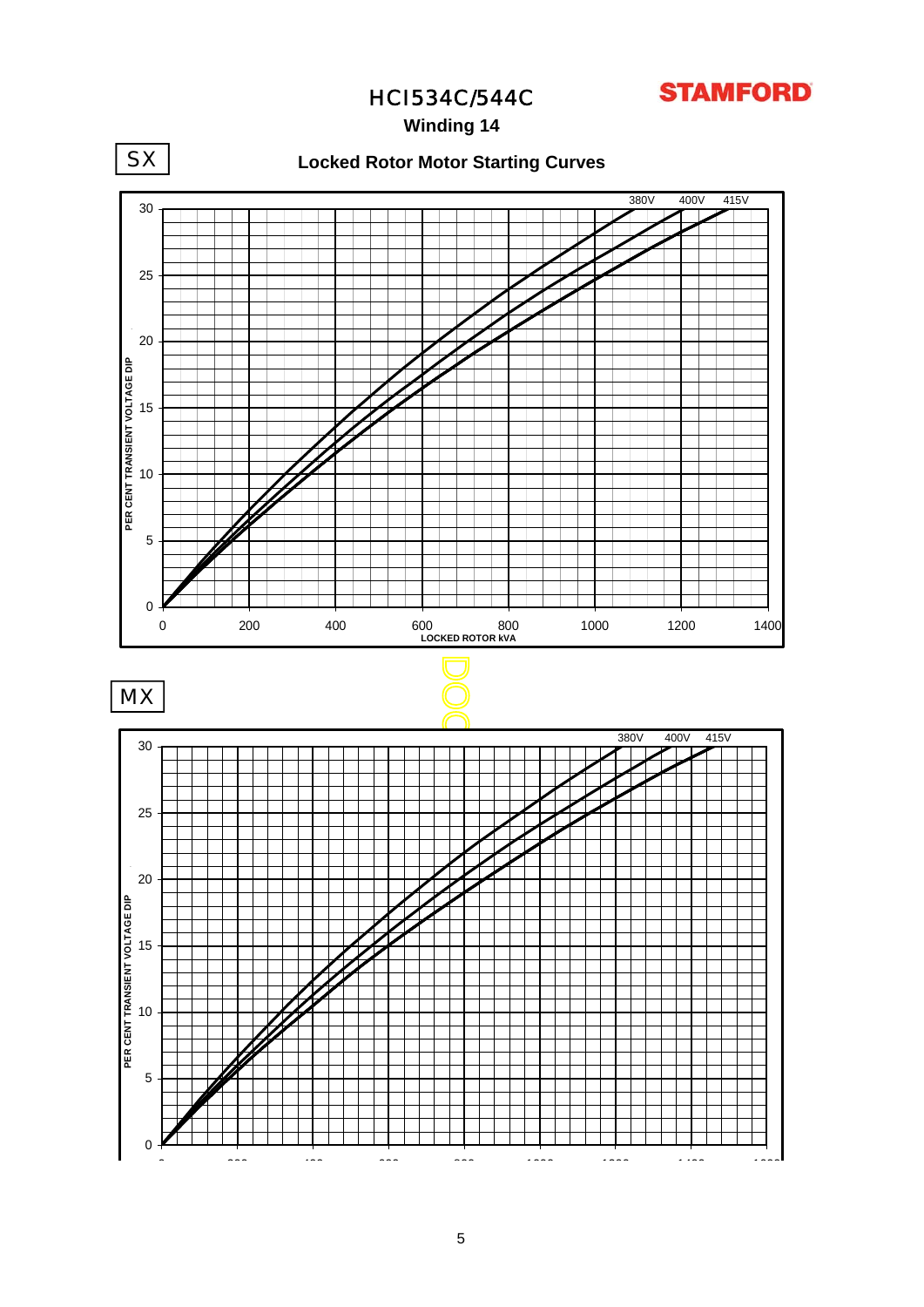## HCI534C



### **Winding 14**

### **Based on star (wye) connection. Three-phase Short Circuit Decrement Curve. No-load Excitation at Rated Speed**



#### **Note 1**

The following multiplication factors should be used to adjust the values from curve between time 0.001 seconds and the minimum current point in respect of nominal operating

| Voltage | Factor     |
|---------|------------|
| 380V    | $X$ 1.00   |
| 400V    | X 1.05     |
| 416V    | $X$ 1 $09$ |

The sustained current value is constant irrespective of voltage level

### **Note 2**

The following multiplication factor should be used to convert the values calculated  $\overline{\text{in}}$  accordance with NOTE 1 to those applicable to the various types of short circuit :

| <b>ILL LESPECT OF HUTHING OPERATING</b> |          |                         |           |        |                         |  |  |  |  |
|-----------------------------------------|----------|-------------------------|-----------|--------|-------------------------|--|--|--|--|
|                                         |          |                         | 3-phase   |        | 2-phase L-L 1-phase L-N |  |  |  |  |
| Voltage                                 | Factor   | Instantaneous           | x 1.00    | x 0.87 | $x$ 1.30                |  |  |  |  |
| 380V                                    | X 1.00   | <b>Minimum</b>          | x 1.00    | x 1.80 | $x$ 3.20                |  |  |  |  |
| 400V                                    | X 1.05   | Sustained               | x 1.00    | x 1.50 | $x$ 2.50                |  |  |  |  |
| 416V                                    | $X$ 1.09 | Max. sustained duration | $10$ sec. | 5 sec. | 2 sec.                  |  |  |  |  |

All other times are unchanged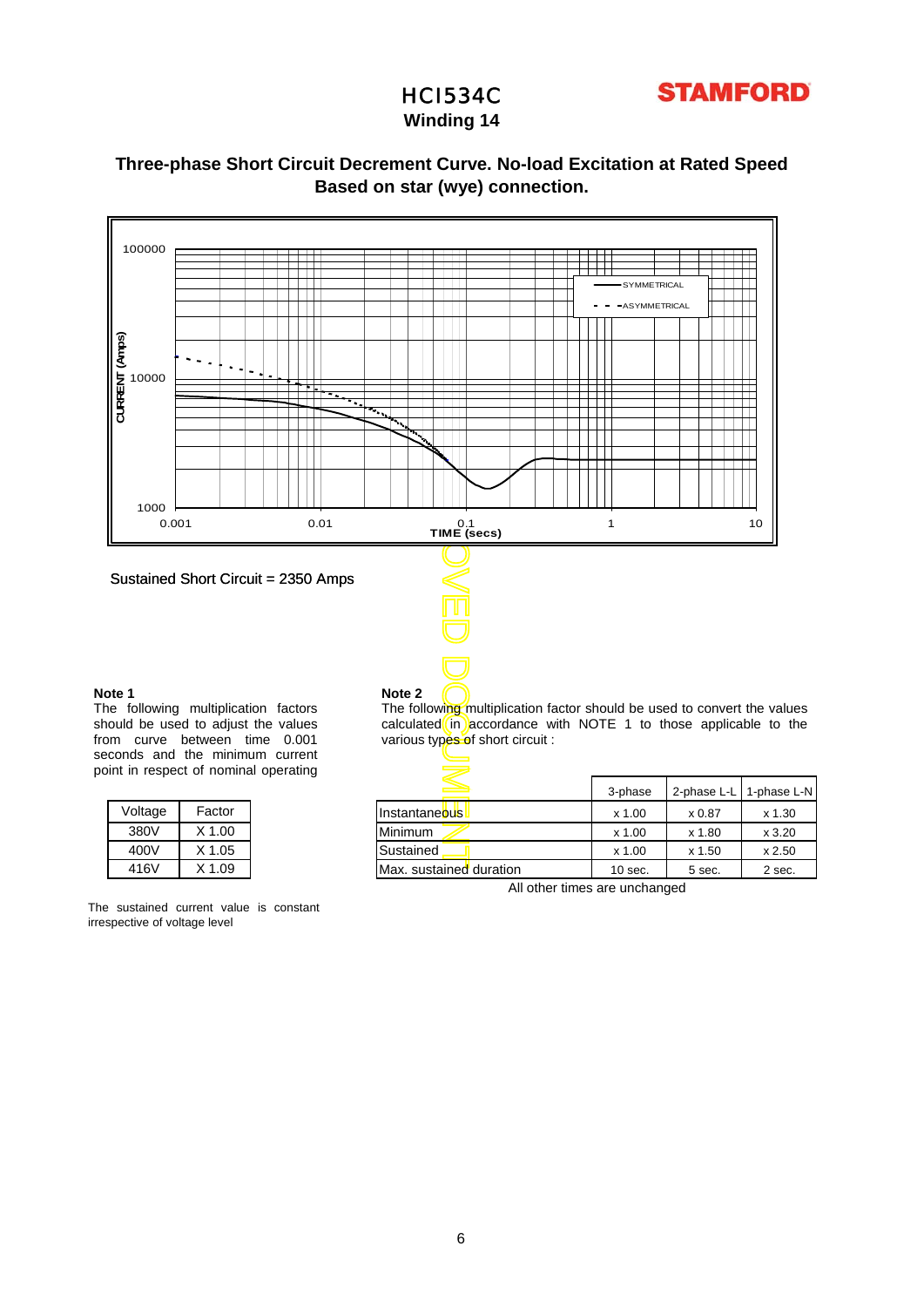

**Winding 14 / 0.8 Power Factor**

## **RATINGS 60**Hz

| Class - Temp Rise     |      | Cont. $F - 105/40^{\circ}C$ |      | Cont. H - 125/40°C |      |      | Standby - 150/40°C |      |      | Standby - 163/27°C |      |      |
|-----------------------|------|-----------------------------|------|--------------------|------|------|--------------------|------|------|--------------------|------|------|
| Series Star (V)       | 380  | 400                         | 416  | 380                | 400  | 416  | 380                | 400  | 416  | 380                | 400  | 416  |
| Parallel StarStar (V) | 190  | 200                         | 208  | 190                | 200  | 208  | 190                | 200  | 208  | 190                | 200  | 208  |
| Series Delta (V)      | 220  | 230                         | 240  | 220                | 230  | 240  | 220                | 230  | 240  | 220                | 230  | 240  |
| kVA                   | 460  | 460                         | 460  | 500                | 500  | 500  | 520                | 520  | 520  | 540                | 540  | 540  |
| kW                    | 368  | 368                         | 368  | 400                | 400  | 400  | 416                | 416  | 416  | 432                | 432  | 432  |
| Efficiency (%)        | 94.0 | 94.2                        | 94.3 | 93.7               | 94.0 | 94.1 | 93.6               | 93.8 | 94.0 | 93.4               | 93.7 | 93.9 |
| kW Input              | 391  | 391                         | 390  | 427                | 426  | 425  | 444                | 443  | 443  | 463                | 461  | 460  |



1450 (max) WITH P.M.